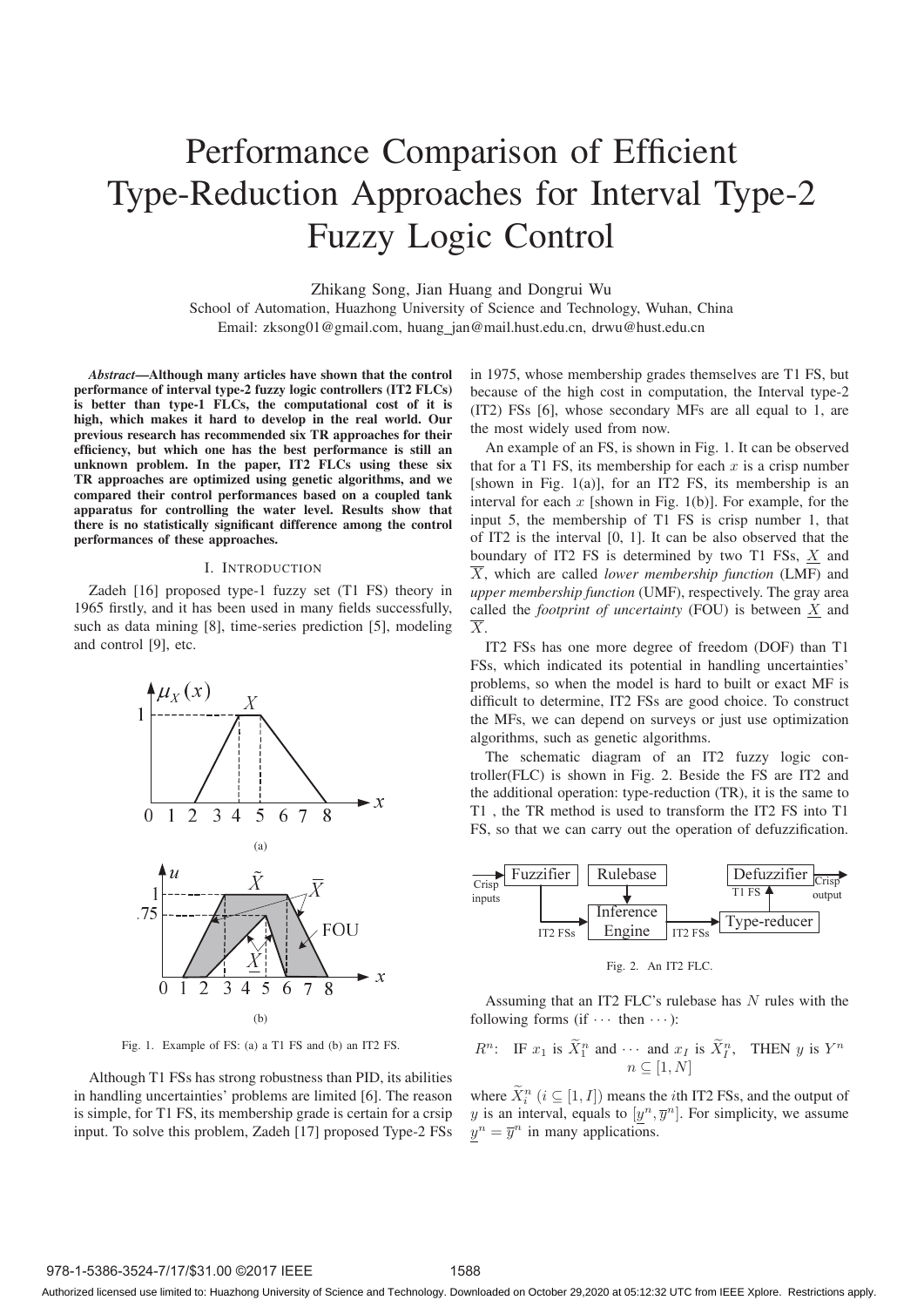Generally speaking, there are four steps in computing an IT2 FLS:

- 1) For each input  $x_i'$ , compute its membership on each IT2 FS  $X_i^n$ , then get  $[\mu_{\underline{X_i^n}}(x_i'), \mu_{\overline{X_i^n}}(x_i')]$ , where  $i \subseteq [1, I]$ ,  $n \subseteq [1, N].$
- 2) For the  $n^{\text{th}}$  rule, compute the firing interval  $F^{n}(\mathbf{x}')$ :

$$
F^{n}(\mathbf{x}') = [\mu_{\underline{X}_{1}^{n}}(x'_{1}) \times \cdots \times \mu_{\underline{X}_{I}^{n}}(x'_{I}),
$$

$$
\mu_{\overline{X}_{1}^{n}}(x'_{1}) \times \cdots \times \mu_{\overline{X}_{I}^{n}}(x'_{I})]
$$

$$
= [\underline{f}^{n}, \overline{f}^{n}], \quad n \subseteq [1, N]
$$
(1)

3) According to  $F^{n}(\mathbf{x}')$  we get in the second step and the rule consequents  $Y^n$ , and using TR to get T1 FS, then we get [6]:

$$
Y_{cos}(\mathbf{x}') = \bigcup_{\substack{f^n \in F^n(\mathbf{x}')} \atop y^n \in Y^n} \frac{\sum_{n=1}^N f^n y^n}{\sum_{n=1}^N f^n} = [y_l, y_r] \tag{2}
$$

It has also been shown that [6]:

$$
y_l = \min_{k \in [1, N-1]} \frac{\sum_{n=1}^k \overline{f}^n \underline{y}^n + \sum_{n=k+1}^N \underline{f}^n \underline{y}^n}{\sum_{n=1}^k \overline{f}^n + \sum_{n=k+1}^N \underline{f}^n}
$$

$$
\equiv \frac{\sum_{n=1}^L \overline{f}^n \underline{y}^n + \sum_{n=L+1}^N \underline{f}^n \underline{y}^n}{\sum_{k=1}^L \overline{f}^n + \sum_{k=1}^N \underline{f}^n}
$$
(3)

$$
\equiv \frac{\sum_{n=1}^{n} \frac{1}{p} \cdot \sum_{n=L+1}^{n} \frac{1}{p} \cdot \sum_{n=L+1}^{n}}{\sum_{n=1}^{L} \bar{f}^{n} + \sum_{n=L+1}^{n} \underline{f}^{n}} \quad (3)
$$
\n
$$
y_{r} = \max_{k \in [1, N-1]} \frac{\sum_{n=1}^{k} \underline{f}^{n} \overline{y}^{n} + \sum_{n=k+1}^{N} \overline{f}^{n} \overline{y}^{n}}{\sum_{n=1}^{k} \underline{f}^{n} \overline{y}^{n} + \sum_{n=R+1}^{N} \overline{f}^{n} \overline{y}^{n}} \quad (4)
$$

$$
\equiv \frac{\sum_{n=1}^{n} \frac{1}{2} \cdot \frac{1}{2} \cdot \sum_{n=R+1}^{n} \cdot \frac{1}{2} \cdot \sum_{n=R+1}^{n}}{\sum_{n=1}^{R} \frac{1}{2} \cdot \sum_{n=R+1}^{n} \overline{f}^{n}}
$$
(4)

where the L and R are called *switch points*, and determined by

$$
\underline{y}^L \le y_l \le \underline{y}^{L+1} \tag{5}
$$

$$
\overline{y}^R \le y_r \le \overline{y}^{R+1} \tag{6}
$$

and  $\{y^n\}$  and  $\{\overline{y}^n\}$  have been sorted in ascending order, respectively.  $y_l$  and  $y_r$  can be computed using the Karnik-Mendel (KM) algorithms [6] shown in Table I.

4) Finally, we get the output of defuzification:

$$
y = \frac{y_l + y_r}{2}.\tag{7}
$$

As its name shows, the cost of iterative KM algorithms is high in computation, so many approaches have been proposed to alleviate that, which can be classified into three categories [10]:

- 1) *Enhancements to the KM algorithms*, these algorithms base on KM algorithm, making improvements on its initialization or search operations.
- 2) *Alternative TR methods*. Most of these TR methods have closed-form representations, this made them faster than the first category. But they are approximate algorithms to the KM algorithms.

TABLE I THE KM ALGORITHMS.

| <b>Step</b> | compute the $y_l$                                                                                                                                | compute the $y_r$                                                                                                                                             |
|-------------|--------------------------------------------------------------------------------------------------------------------------------------------------|---------------------------------------------------------------------------------------------------------------------------------------------------------------|
|             | Initialize                                                                                                                                       | Initialze                                                                                                                                                     |
|             |                                                                                                                                                  |                                                                                                                                                               |
|             | $f^n = \frac{\underline{f}^n + \overline{f}^n}{\sum_{n=1}^N \underline{y} f^n}$<br>$y = \frac{\sum_{n=1}^N \underline{y} f^n}{\sum_{n=1}^N f^n}$ | $\begin{array}{l} f^n = \frac{f^n + \overline{f}^n}{\sum_{n=1}^N \overline{y} f^n} \\ y = \frac{\sum_{n=1}^N \overline{y} f^n}{\sum_{n=1}^N f^n} \end{array}$ |
| 2           | Find $l \in [1, N - 1]$ s.t                                                                                                                      | Find $r \in [1, N - 1]$                                                                                                                                       |
|             | $\underline{y}^L < y_l \leq \underline{y}^{L+1}$                                                                                                 | $\overline{u}^R < y_l < \overline{u}^{R+1}$                                                                                                                   |
| 3           | set                                                                                                                                              | set                                                                                                                                                           |
|             | $f^n = \begin{cases} \overline{f}^n, if & n \leq l \\ f^n, if & n > l \end{cases}$                                                               | $f^n = \begin{cases} \frac{f^n}{f^n}, if & n \leq r \\ \frac{f^n}{f^n}, if & n > r \end{cases}$                                                               |
|             | get                                                                                                                                              | get                                                                                                                                                           |
|             | $y' = \frac{\sum_{n=1}^{N} y^n f^n}{\sum_{n=1}^{N} f^n}$                                                                                         | $y' = \frac{\sum_{n=1}^{N} \overline{y}^n f^n}{\sum_{n=1}^{N} f^n}$                                                                                           |
| 4.          | If $y' \neq y$ , set $y = y'$                                                                                                                    | If $y \neq y$ , set $y = y'$                                                                                                                                  |
|             | and go to Step 2.                                                                                                                                | and go to Step 2.                                                                                                                                             |
|             | else set $y_l = y$                                                                                                                               | else set $y_r = y$                                                                                                                                            |
|             | and $L = l$ , stop.                                                                                                                              | and $R = r$ , stop.                                                                                                                                           |

3) *Simplified IT2 FLCs*, where a bit number of IT2 FSs are used in the important regions and in the most regions, we use T1 FSs.

We have given a comprehensive comparison on the computational cost of these different approaches [10], and recommend the enhanced opposite direction search (EODS) algorithm [4] and the enhanced iterative algorithm with stop condition (EIASC) algorithm [12] in the first category, and the Wu-Tan (WT) [14], Nie-Tan (NT) [7], Begian-Melek-Mendel (BMM) [1] and Greenfield-Chiclana-Coupland-John (GCCJ) [3] methods in the second category. However, despite their efficiency, which one has the best control performance is still an open question. This paper tries to answer that question by comparing their control performance using a coupled-tank water level control apparatus [13].

The remainder of this paper is organized as follows: Section II introduces the five recommended TR approaches in [10]. Section III presents the experimental setup and results. Section IV draws conclusions.

# II. TR APPROACHES

This section introduces the five recommended TR approaches in [10]: EIASC, WT, NT, BMM, and GCCJ.

#### *A. The EIASC Algorithm*

The EODS algorithm and the EIASC algorithm are the two most efficient algorithms in the first category, and the EIASC algorithm is much easier to implement. So, in this paper we use EIASC [12]. However, because EODS and EIASC give identical outputs, our conclusions drawn on EIASC also apply to EODS.

The EIASC algorithm is shown in Table II. It makes two improvements to the original IASC algorithm [2]: 1) a new stopping criterion; and, 2) a better initialization for computing  $y_r$ . Note that in EIASC,  $\{\underline{y}^n\}_{n\subseteq [1,N]}$  and  $\{\overline{y}^n\}_{n\subseteq [1,N]}$  need to be arranged from small to large, respectively. All other alternative TR methods introduced next do not require this.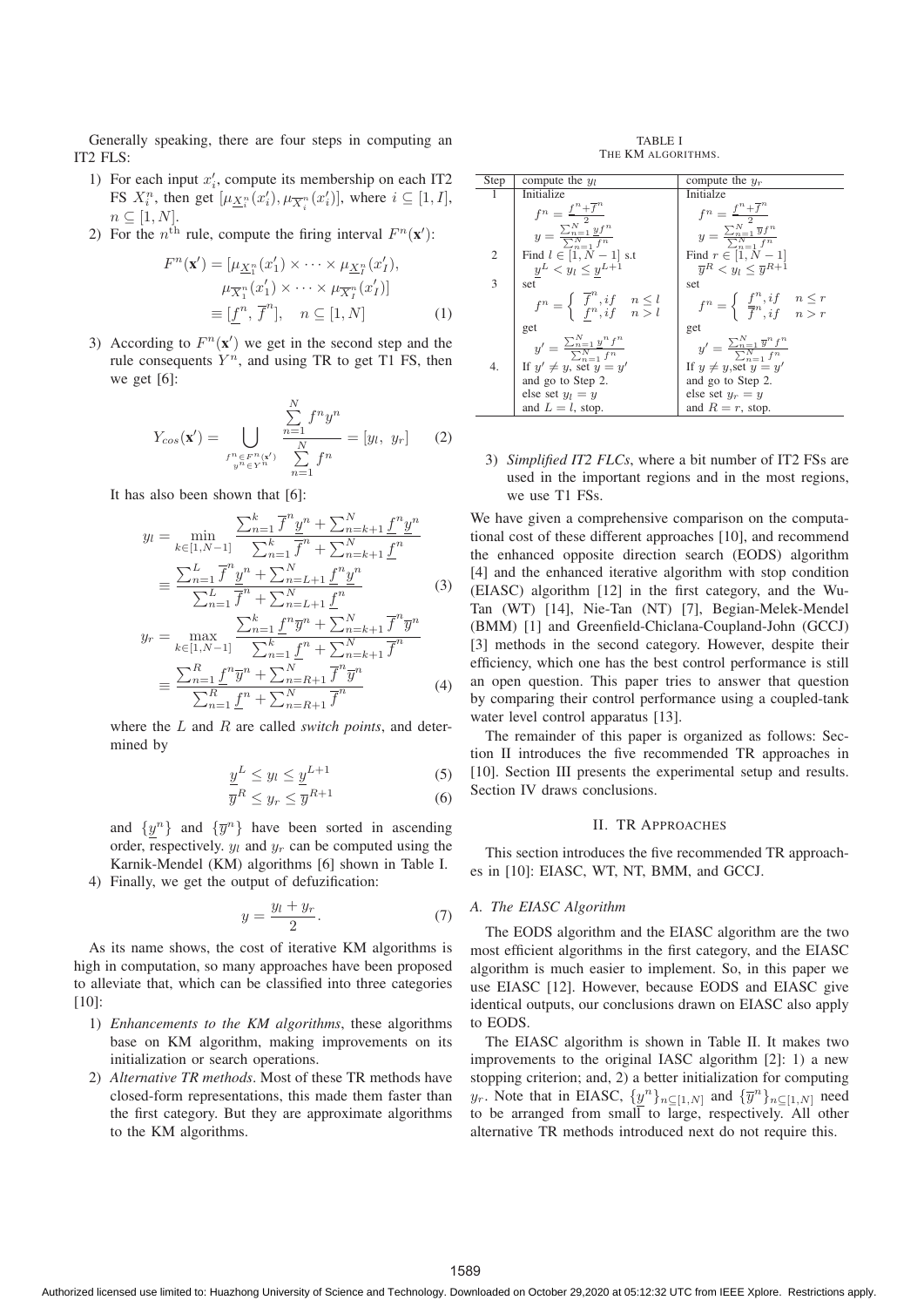TABLE II THE EIASC ALGORITHM [12].

| Step | compute the $y_l$                                    | compute the $y_r$                              |  |  |
|------|------------------------------------------------------|------------------------------------------------|--|--|
| 1.   | Initialize                                           | Initialize                                     |  |  |
|      | $a = \sum_{n=1}^{N} \underline{y}^n \underline{f}^n$ | $a = \sum_{n=1}^{N} \overline{y}^n f^n$        |  |  |
|      | $b=\sum_{n=1}^N \overline{f^n}$                      | $b=\sum_{n=1}^N f^n$                           |  |  |
|      | $L=0$                                                | $R = N$                                        |  |  |
| 2.   | Compute                                              | Compute                                        |  |  |
|      | $L = L + 1$                                          | $a = a + \overline{y}^R(\overline{f}^R - f^R)$ |  |  |
|      | $a = a + y^L(\overline{f}^L - f^L)$                  | $b = b + \overline{f}^R - f^R$                 |  |  |
|      | $b = b + \overline{f}^L - f^L$                       | $y_r = a/b$                                    |  |  |
|      | $y_l = a/b$                                          | $R = R - 1$                                    |  |  |
| 3.   | If $y_l \leq y^{L+1}$ , stop;                        | If $y_r > y^R$ , stop;                         |  |  |
|      | else, go to Step 2.                                  | else, go to Step 2.                            |  |  |

#### *B. The Wu-Tan (WT) Method*

This method is proposed by Wu and Tan [14], it based on the idea: find the equivalent T1 membership grade  $\mu_{X_i^n}(x_i)$ <br>to replace each fining interval  $\{u \in \{x_i\} \mid u \in \{x_i\} \}$ to replace each firing interval  $[\mu_{\underline{X}_i^n}(x_i), \mu_{\overline{X}_i^n}(\overline{x}_i)],$  i.e.,

$$
\mu_{X_i^n}(x_i) = \mu_{\overline{X}_i^n}(x_i) - h_i^n(\mathbf{x})[\mu_{\overline{X}_i^n}(x_i) - \mu_{\underline{X}_i^n}(x_i)]
$$

where  $h_i^n(\mathbf{x})$  the function of X in the *n*th IT2 FS.

Since the  $\mu_{X_i^n}(x_i)$  is a number not an interval, which leads<br>the  $(f_i^n)$  is also a number the output of defugrification can to the  $(f^n)$  is also a number, the output of defuzzification can be computed as

$$
y = \frac{\sum_{n=1}^{N} y^n f^n}{\sum_{n=1}^{N} f^n}.
$$

*C. The Nie-Tan (NT) Method*

NT method [7] just uses  $f^n$  and  $\overline{f}^n$  as the weights of  $y^n$ , as the following equation shows:

$$
y = \frac{\sum_{n=1}^{N} y^n (\underline{f}^n + \overline{f}^n)}{\sum_{n=1}^{N} (\underline{f}^n + \overline{f}^n)}.
$$

*D. The Begian-Melek-Mendel (BMM) Method*

The form of BMM method [1] is, i.e.,

$$
y = \alpha \frac{\sum_{n=1}^{N} \underline{f}^n y^n}{\sum_{n=1}^{N} \underline{f}^n} + \beta \frac{\sum_{n=1}^{N} \overline{f}^n y^n}{\sum_{n=1}^{N} \overline{f}^n}.
$$
 (8)

where  $\alpha$  and  $\beta$  are corresponding coefficients. From the equation, we can clearly know that the idea of it is to take charge of the message of two T1 FLCs (LMFs and UMFs), and give them different weights, which can be get by optimization algorithms.

#### *E. The Greenfield-Chiclana-Coupland-John (GCCJ) Collapsing Method*

GCCJ method [3] is similar to WT method, the idea are both to find the embedded T1 FS, but which may be not the same. In this paper, to avoid the complex computation, we use the fake representative embedded T1 FS, i.e.,

$$
\mu_X(x) = \frac{\mu_X(x) + \mu_{\overline{X}}(x)}{2}
$$

Note that when all  $h_i^n(\mathbf{x}) = 1$  in WT method, the GCCJ method is the same as WT method.



Fig. 3. The coupled-tank liquid level control apparatus.

#### III. EXPERIMENT AND RESULTS

This section introduces the experimental setup for comparing the control performances of the five TR approaches, and the results.

### *A. The Coupled-Tank Water Level Control Apparatus*

A coupled-tank apparatus for water level controlling [13], shown in Fig. 3, was used in this paper to compare the control performances of the 5 TR approaches. The work process is that given a liquid level, then detect the real-time liquid level through the probe sensors, the controllers will feedback the signal to pumps for controlling the volumetric flow rate  $(Q1)$ and Q2).

The following equations describe the mathmatic dynamics of the coupled-tank apparatus:

$$
A_1 \frac{dH_1}{dt} = Q_1 - \alpha_1 \sqrt{H_1} - \alpha_3 \sqrt{H_1 - H_2} \tag{9}
$$

$$
A_2 \frac{dH_2}{dt} = Q_2 - \alpha_2 \sqrt{H_2} + \alpha_3 \sqrt{H_1 - H_2}
$$
 (10)

where  $A_1$ ,  $A_2$ ,  $\alpha_1$ ,  $\alpha_2$ ,  $\alpha_3$  are the related constants, which can be computed by experiments; The water levels in Tanks 1 and 2 are  $H_1$  and  $H_2$ ;  $Q_1$  and  $Q_2$  are the flow rates  $(cm^3/s)$  of Pumps 1 and 2.

To make the experiment simple, we turn off the pump 2 to make the system become a one input one output system, then (10) becomes to:

$$
A_2 \frac{dH_2}{dt} = -\alpha_2 \sqrt{H_2} + \alpha_3 \sqrt{H_1 - H_2}
$$
 (11)

All IT2 FLCs with different TR approaches were tuned according to the simulated plant and 1s sampling period was used.

## *B. The Structure of IT2 FLCs*

In the paper, all IT2 FLCs has two inputs: the feedback error  $e$  and its rate of change  $\dot{e}$ , and one output: the change of control signal  $\dot{u}$ , i.e., they implemented an incremental PI controller  $\dot{u} = f(e, \dot{e})$ . The rulebase is shown in Table III. Each input domain had three membership functions, and Gaussian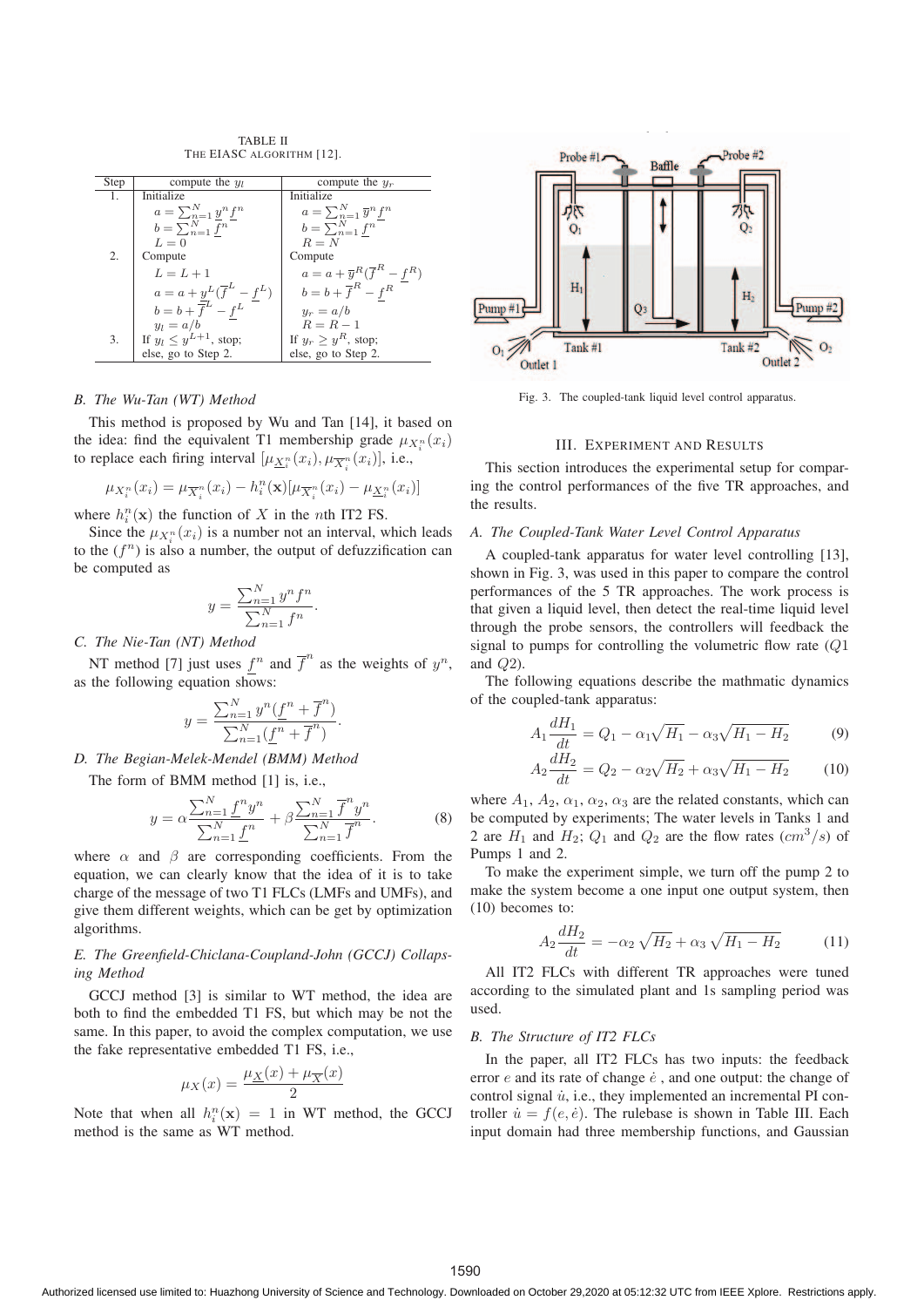IT2 FSs were used for all inputs because our previous research has shown that they can avoid the control surface discontinuity problem [11]. Each Gaussian IT2 FS was defined by three parameters: a mean  $(m)$  and uncertain standard deviations  $([\delta_1, \delta_2])$ . Observe from Table III that there are 6 membership functions and 5 outputs, so each IT2 FLC had  $3 \times 6 + 5 = 23$ parameters to tune.

TABLE III RULEBASE OF THE IT2 FLCS.  $e\backslash e$   $N_e$   $Z_e$   $P_e$  $N_e$   $\qquad \quad \dot{u}_1$   $\qquad \quad \dot{u}_2$   $\qquad \quad \dot{u}_3$  $Z_e$   $\begin{array}{ccc} & i_2 & & i_3 & & i_4 \end{array}$  $P_e$   $\dot{u}_3$   $\dot{u}_4$   $\dot{u}_5$ 

#### *C. The Optimization Procedure*

A genetic algorithm (GA) is used to optimize the 23 parameters for each TR approach. Due to modelling uncertainties and the parameters we maybe only suitable for the model we designed, it is unavoidable that the performance will deteriorate in real model. To alleviate this problem, we exposed the IT2 FLCs to four kinds of uncertain model parameters (seen in Table IV) in GA tuning, as in [15]. The sum of the integral of the time-weighted absolute errors (ITAEs) is applied to evaluate the performance, defined in (12), and as a fitness function:

$$
F = \sum_{i=1}^{4} \alpha_i \left[ \sum_{j=1}^{N_i} j \cdot e_i(j) \right]
$$
 (12)

where i is the ith plant, j is the jth sampling point, the difference between setpoint and real output is  $e_i(j)$ ,  $\alpha_i$  is the coefficient, which is related to the  $i^{th}$  plant, and the total sampling time we choose 200s, which means  $N_i = 200$ . Because the second plant's ITAE was usually larger than the rest three, we used  $\alpha_2 = 1/3$  and  $\alpha_1 = \alpha_3 = \alpha_4 = 1$ .

Although theoretically GA is a global optimization algorithm, in practice due to randomness and limited running time, it may not always reach the global optimum. So, for each TR approach we repeated GA tuning 30 times and recorded the 30 best IT2 FLC configurations. Each GA had a population of 100 chromosomes, and the the maximum number of iterations is 500. We apply 0.1 as the mutation rate and 0.8 as the crossover.

### *D. Experiment Results*

Fig. 4 shows the boxplot of the training performances of the 5 TR approaches.  $h_i^n(\mathbf{x}) = 0.5$  was used in the WT

TABLE IV THE FOUR PLANTS USED IN GA TUNING.

|                                |        |                                            | ш      | IV                 |
|--------------------------------|--------|--------------------------------------------|--------|--------------------|
| $A_1 = A_2$ (cm <sup>2</sup> ) | 36.52  | 36.52                                      | 36.52  | 36.52              |
| $\alpha_1 = \alpha_2$          | 5.6186 | 5.6186                                     | 5.6186 | 5.6186             |
| $\alpha_3$                     | 10     | 10                                         | 10     |                    |
| Setpoint (cm)                  |        | $0 \to 15$ $0 \to 22.5 \to 7.5$ $0 \to 15$ |        | $0 \rightarrow 15$ |
| Transport delay (s)            |        |                                            |        |                    |

method, so its results were identical to those of the GCCJ method. Observe that the training performances were very similar. Actually, an Analysis of Variance (ANOVA) showed that there was no statistically significant differences among the training performances of these TR approaches ( $p = 0.5338$ ).



Fig. 4. Boxplot of the training performances of the 5 TR approaches.

Similar to [15], simulations were performed to test the abilities of the optimized IT2 FLCs in solving uncertainties. Fig. 5 shows the performances of the 5 TR approaches on the plant when  $\alpha_3 = 8$  and a 1s delay was introduced. The performances were very similar. An ANOVA showed that there was no statistically significant differences among the testing performances of these TR approaches on this plant  $(p = 0.3538)$ .



Fig. 5. Boxplot of the testing performances of the 5 TR approaches on the plant with  $\alpha_3 = 8$  and a 1s delay.

Fig. 6 shows the performances of the 5 TR approaches on the plant when a 2s delay was introduced. Again, the performances were very similar. An ANOVA showed that